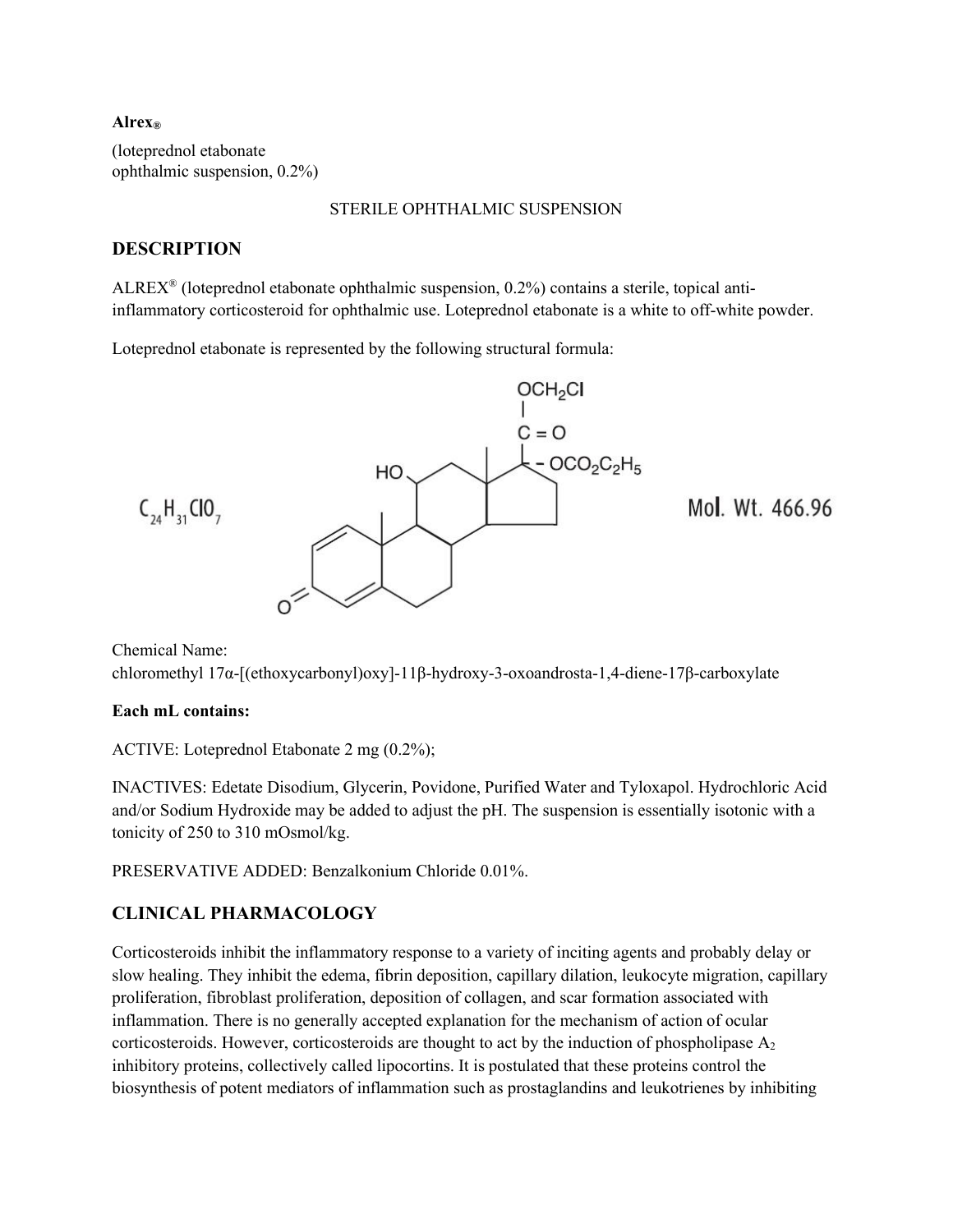the release of their common precursor arachidonic acid. Arachidonic acid is released from membrane phospholipids by phospholipase A2. Corticosteroids are capable of producing a rise in intraocular pressure.

Loteprednol etabonate is structurally similar to other corticosteroids. However, the number 20 position ketone group is absent. It is highly lipid soluble which enhances its penetration into cells. Loteprednol etabonate is synthesized through structural modifications of prednisolone-related compounds so that it will undergo a predictable transformation to an inactive metabolite. Based upon *in vivo* and *in vitro*  preclinical metabolism studies, loteprednol etabonate undergoes extensive metabolism to inactive carboxylic acid metabolites.

Results from a bioavailability study in normal volunteers established that plasma levels of loteprednol etabonate and  $\Delta^1$  cortienic acid etabonate (PJ 91), its primary, inactive metabolite, were below the limit of quantitation (1 ng/mL) at all sampling times. The results were obtained following the ocular administration of one drop in each eye of 0.5% loteprednol etabonate 8 times daily for 2 days or 4 times daily for 42 days. This study suggests that limited (<1 ng/mL) systemic absorption occurs with ALREX.

## **Clinical Studies:**

In two double-masked, placebo-controlled six-week environmental studies of 268 patients with seasonal allergic conjunctivitis, ALREX, when dosed four times per day was superior to placebo in the treatment of the signs and symptoms of seasonal allergic conjunctivitis. ALREX provided reduction in bulbar conjunctival injection and itching, beginning approximately 2 hours after instillation of the first dose and throughout the first 14 days of treatment.

# **INDICATIONS AND USAGE**

ALREX ophthalmic suspension is indicated for the temporary relief of the signs and symptoms of seasonal allergic conjunctivitis.

# **CONTRAINDICATIONS**

ALREX, as with other ophthalmic corticosteroids, is contraindicated in most viral diseases of the cornea and conjunctiva including epithelial herpes simplex keratitis (dendritic keratitis), vaccinia, and varicella, and also in mycobacterial infection of the eye and fungal diseases of ocular structures. ALREX is also contraindicated in individuals with known or suspected hypersensitivity to any of the ingredients of this preparation and to other corticosteroids.

# **WARNINGS**

Prolonged use of corticosteroids may result in glaucoma with damage to the optic nerve, defects in visual acuity and fields of vision, and in posterior subcapsular cataract formation. Steroids should be used with caution in the presence of glaucoma.

Prolonged use of corticosteroids may suppress the host response and thus increase the hazard of secondary ocular infections. In those diseases causing thinning of the cornea or sclera, perforations have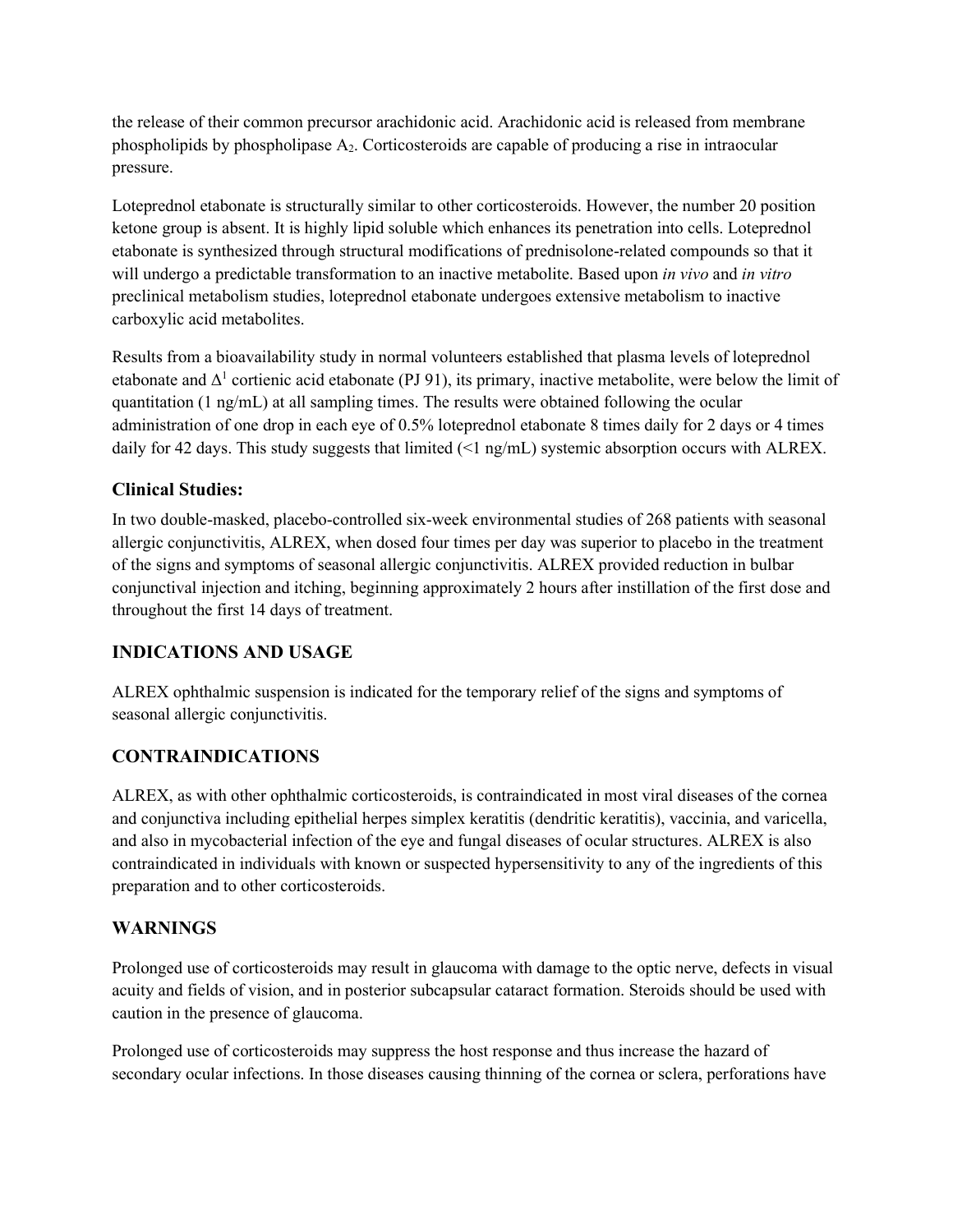been known to occur with the use of topical steroids. In acute purulent conditions of the eye, steroids may mask infection or enhance existing infection.

Use of ocular steroids may prolong the course and may exacerbate the severity of many viral infections of the eye (including herpes simplex). Employment of a corticosteroid medication in the treatment of patients with a history of herpes simplex requires great caution.

## **PRECAUTIONS**

**General:** For ophthalmic use only. The initial prescription and renewal of the medication order beyond 14 days should be made by a physician only after examination of the patient with the aid of magnification, such as slit lamp biomicroscopy and, where appropriate, fluorescein staining.

If signs and symptoms fail to improve after two days, the patient should be re-evaluated.

If this product is used for 10 days or longer, intraocular pressure should be monitored.

Fungal infections of the cornea are particularly prone to develop coincidentally with long-term local steroid application. Fungus invasion must be considered in any persistent corneal ulceration where a steroid has been used or is in use. Fungal cultures should be taken when appropriate.

**Information for Patients:** This product is sterile when packaged. Patients should be advised not to allow the dropper tip to touch any surface, as this may contaminate the suspension. If redness or itching becomes aggravated, the patient should be advised to consult a physician.

Patients should be advised not to wear a contact lens if their eye is red. ALREX should not be used to treat contact lens related irritation. The preservative in ALREX, benzalkonium chloride, may be absorbed by soft contact lenses. Patients who wear soft contact lenses **and whose eyes are not red,** should be instructed to wait at least ten minutes after instilling ALREX before they insert their contact lenses.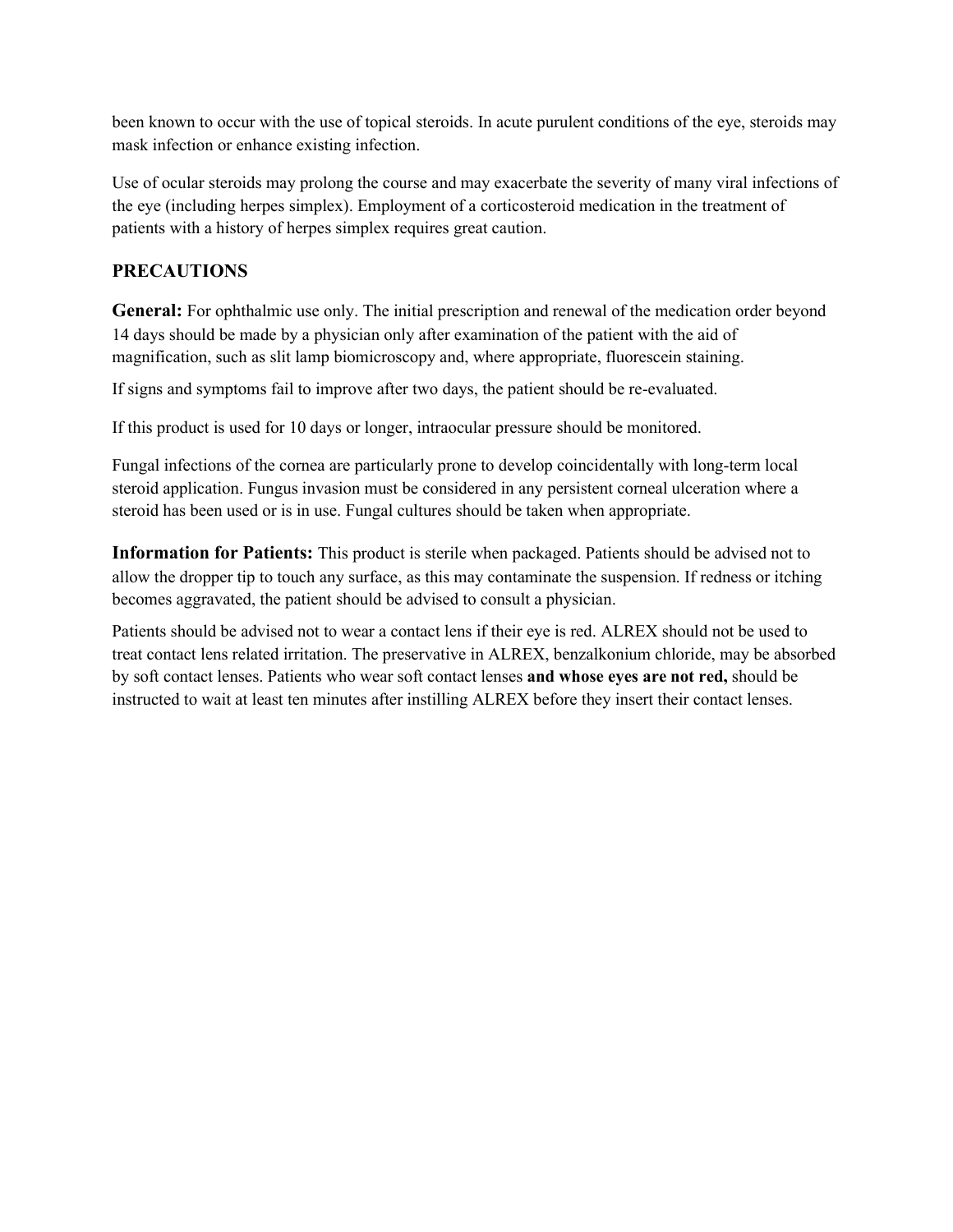**Carcinogenesis, Mutagenesis, Impairment of Fertility:** Long-term animal studies have not been conducted to evaluate the carcinogenic potential of loteprednol etabonate. Loteprednol etabonate was not genotoxic *in vitro* in the Ames test, the mouse lymphoma tk assay, or in a chromosome aberration test in human lymphocytes, or *in vivo* in the single dose mouse micronucleus assay. Treatment of male and female rats with up to 50 mg/kg/day and 25 mg/kg/day of loteprednol etabonate, respectively, (1,500 and 750 times the maximum clinical dose, respectively) prior to and during mating did not impair fertility in either gender.

**Pregnancy:** Teratogenic effects: Loteprednol etabonate has been shown to be embryotoxic (delayed ossification) and teratogenic (increased incidence of meningocele, abnormal left common carotid artery, and limb flexures) when administered orally to rabbits during organogenesis at a dose of 3 mg/kg/day (85 times the maximum daily clinical dose), a dose which caused no maternal toxicity. The no-observedeffect-level (NOEL) for these effects was 0.5 mg/kg/day (15 times the maximum daily clinical dose). Oral treatment of rats during organogenesis resulted in teratogenicity (absent innominate artery at ≥5 mg/kg/day doses, and cleft palate and umbilical hernia at  $\geq$ 50 mg/kg/day) and embryotoxicity (increased postimplantation losses at 100 mg/kg/day and decreased fetal body weight and skeletal ossification with  $\geq$ 50 mg/kg/day). Treatment of rats with 0.5 mg/kg/day (15 times the maximum clinical dose) during organogenesis did not result in any reproductive toxicity. Loteprednol etabonate was maternally toxic (significantly reduced body weight gain during treatment) when administered to pregnant rats during organogenesis at doses of ≥5 mg/kg/day.

Oral exposure of female rats to 50 mg/kg/day of loteprednol etabonate from the start of the fetal period through the end of lactation, a maternally toxic treatment regimen (significantly decreased body weight gain), gave rise to decreased growth and survival, and retarded development in the offspring during lactation; the NOEL for these effects was 5 mg/kg/day. Loteprednol etabonate had no effect on the duration of gestation or parturition when administered orally to pregnant rats at doses up to 50 mg/kg/day during the fetal period.

There are no adequate and well controlled studies in pregnant women. ALREX ophthalmic suspension should be used during pregnancy only if the potential benefit justifies the potential risk to the fetus.

**Nursing Mothers:** It is not known whether topical ophthalmic administration of corticosteroids could result in sufficient systemic absorption to produce detectable quantities in human milk. Systemic steroids appear in human milk and could suppress growth, interfere with endogenous corticosteroid production, or cause other untoward effects. Caution should be exercised when ALREX is administered to a nursing woman.

**Pediatric Use:** Safety and effectiveness in pediatric patients have not been established.

#### **ADVERSE REACTIONS**

Reactions associated with ophthalmic steroids include elevated intraocular pressure, which may be associated with optic nerve damage, visual acuity and field defects, posterior subcapsular cataract formation, secondary ocular infection from pathogens including herpes simplex, and perforation of the globe where there is thinning of the cornea or sclera.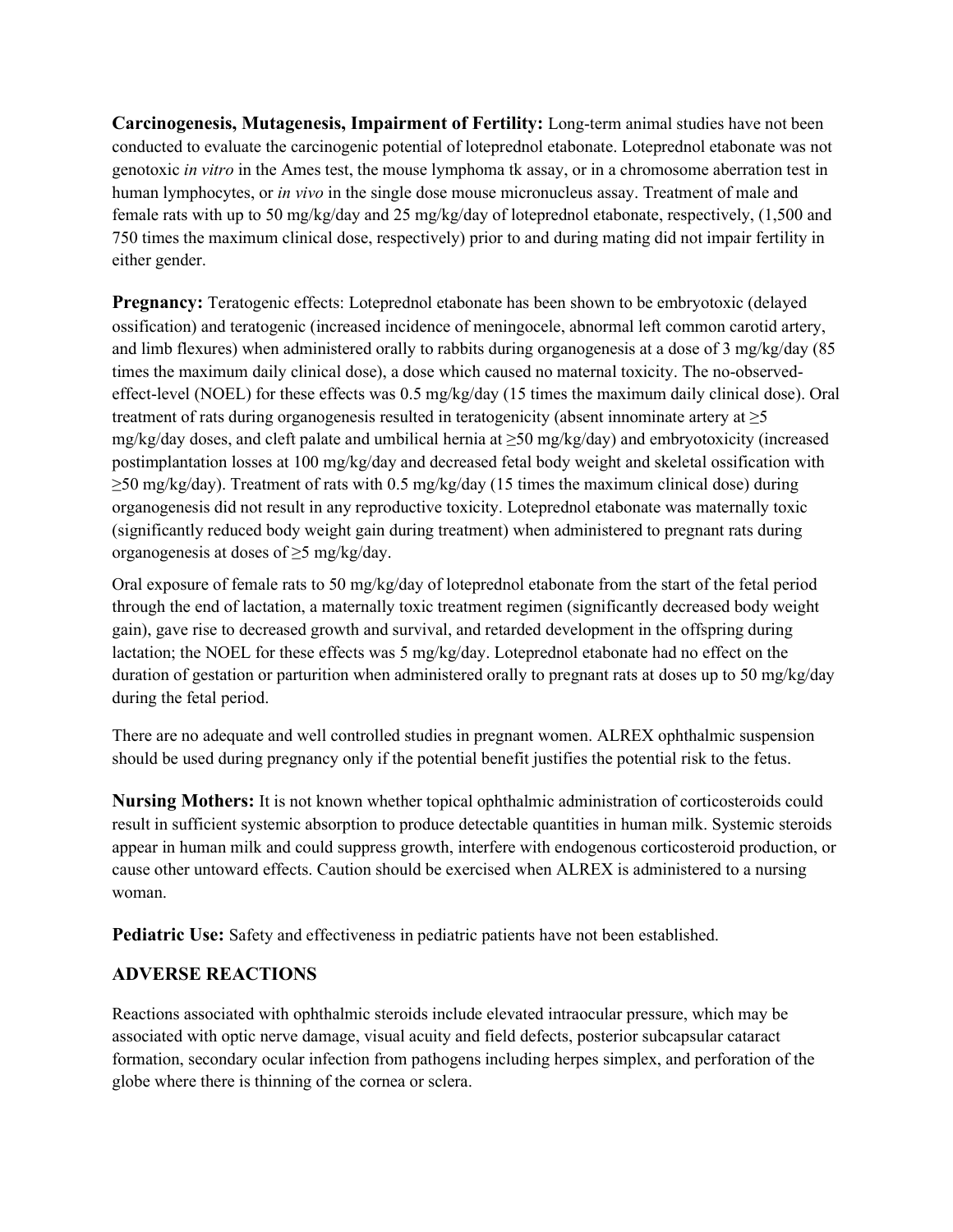Ocular adverse reactions occurring in 5-15% of patients treated with loteprednol etabonate ophthalmic suspension (0.2-0.5%) in clinical studies included abnormal vision/blurring, burning on instillation, chemosis, discharge, dry eyes, epiphora, foreign body sensation, itching, injection, and photophobia. Other ocular adverse reactions occurring in less than 5% of patients include conjunctivitis, corneal abnormalities, eyelid erythema, keratoconjunctivitis, ocular irritation/pain/discomfort, papillae, and uveitis. Some of these events were similar to the underlying ocular disease being studied.

Non-ocular adverse reactions occurred in less than 15% of patients. These include headache, rhinitis and pharyngitis.

In a summation of controlled, randomized studies of individuals treated for 28 days or longer with loteprednol etabonate, the incidence of significant elevation of intraocular pressure ( $\geq$ 10 mm Hg) was 2%  $(15/901)$  among patients receiving loteprednol etabonate, 7%  $(11/164)$  among patients receiving 1% prednisolone acetate and 0.5% (3/583) among patients receiving placebo. Among the smaller group of patients who were studied with ALREX, the incidence of clinically significant increases in IOP  $(≥10 \text{ mm})$ Hg) was 1% (1/133) with ALREX and 1% (1/135) with placebo.

## **To report SUSPECTED ADVERSE REACTIONS, contact Bausch & Lomb Incorporated at 1-800- 553-5340 or FDA at 1-800-FDA-1088 or www.fda.gov/medwatch.**

## **DOSAGE AND ADMINISTRATION**

SHAKE VIGOROUSLY BEFORE USING.

One drop instilled into the affected eye(s) four times daily.

## **HOW SUPPLIED**

ALREX<sup>®</sup> (loteprednol etabonate ophthalmic suspension,  $0.2\%$ ) is supplied in a plastic bottle with a controlled drop tip in the following sizes:

NDC 24208-353-05 5 mL in a 7.5 mL bottle NDC 24208-353-10 10 mL in a 10 mL bottle **Storage:** Store upright between 15°C to 25°C (59°F to 77°F). DO NOT FREEZE.

DO NOT USE IF NECKBAND IMPRINTED WITH "Protective Seal" AND YELLOW

**IS NOT INTACT.** 

**Distributed by:** Bausch & Lomb Americas Inc. Bridgewater, NJ 08807 USA

**Manufactured by:** Bausch & Lomb Incorporated Tampa, FL 33637 USA